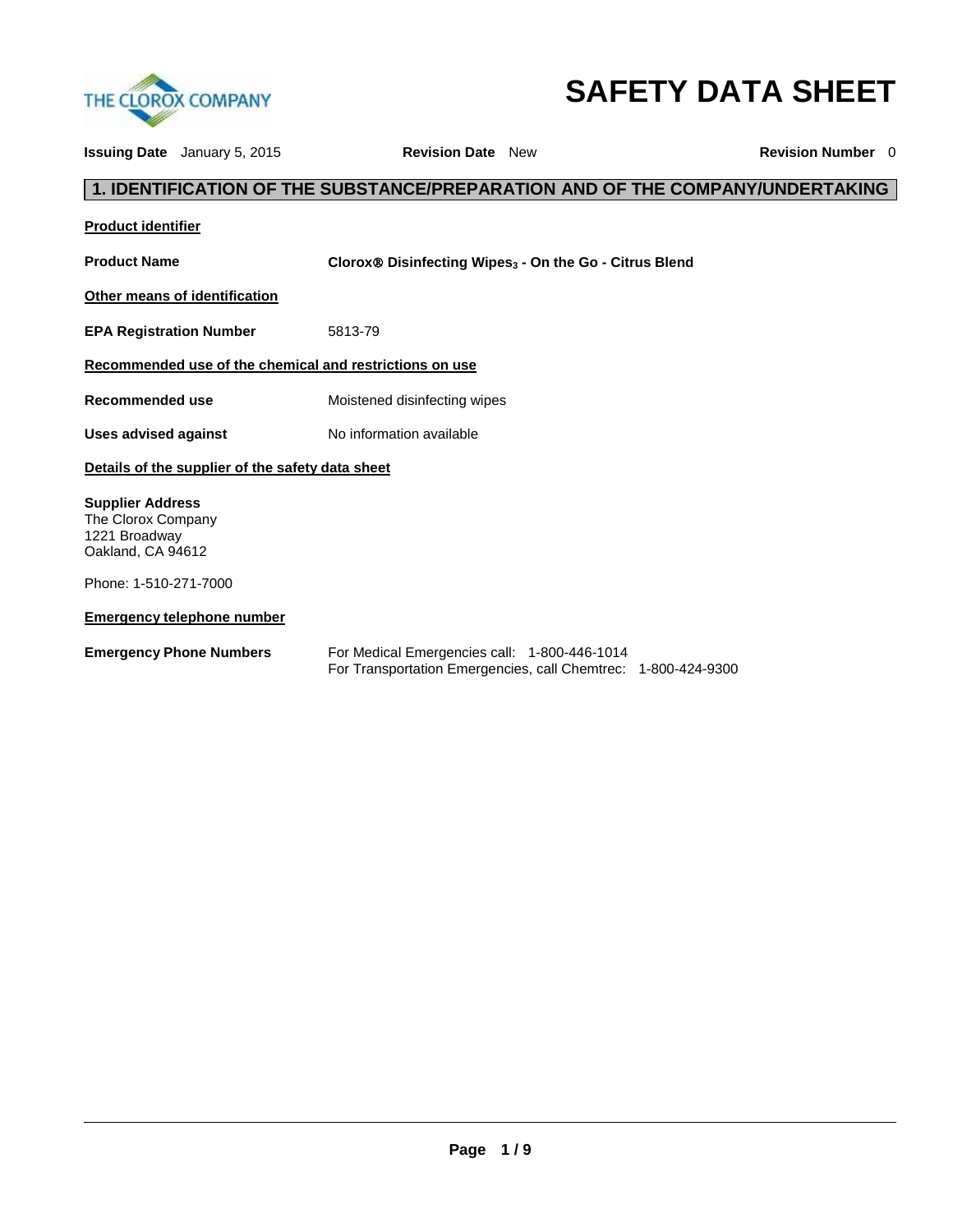## **2. HAZARDS IDENTIFICATION**

## **Classification**

This product is not considered hazardous by the 2012 OSHA Hazard Communication Standard (29 CFR 1910.1200).

## **GHS Label elements, including precautionary statements**

## **Emergency Overview**

This product is not considered hazardous by the 2012 OSHA Hazard Communication Standard (29 CFR 1910.1200).

**Appearance** Clear, colorless liquid absorbed into white, non-woven wipes **Physical State** Thin liquid absorbed into non-woven wipes

**Odor** Citrus, lemon, lime

# **Precautionary Statements - Prevention**

None

### **Precautionary Statements - Response** None

**Precautionary Statements - Storage** None

**Precautionary Statements - Disposal** None

## **Hazards not otherwise classified (HNOC)**

Not applicable

## **Unknown Toxicity**

21.5% of the mixture consists of ingredient(s) of unknown toxicity

## **Other information**

No information available

## **Interactions with Other Chemicals**

No information available.

# **3. COMPOSITION/INFORMATION ON INGREDIENTS**

| <b>Chemical Name</b>                                                            | CAS No.    | Weight %    | <b>Trade Secret</b> |
|---------------------------------------------------------------------------------|------------|-------------|---------------------|
| Ethylene glycol monohexyl ether                                                 | 112-25-4   | 1 - 5       |                     |
| n-Alkyl (68% C12, 32% C14) dimethyl ethylbenzyl<br>ammonium chloride            | 85409-23-0 | $0.1 - 0.2$ |                     |
| n-Alkyl (5% C12, 60% C14, 30% C16, 5% C18)<br>dimethyl benzyl ammonium chloride | 53516-76-0 | $0.1 - 0.2$ |                     |

\* The exact percentage (concentration) of composition has been withheld as a trade secret.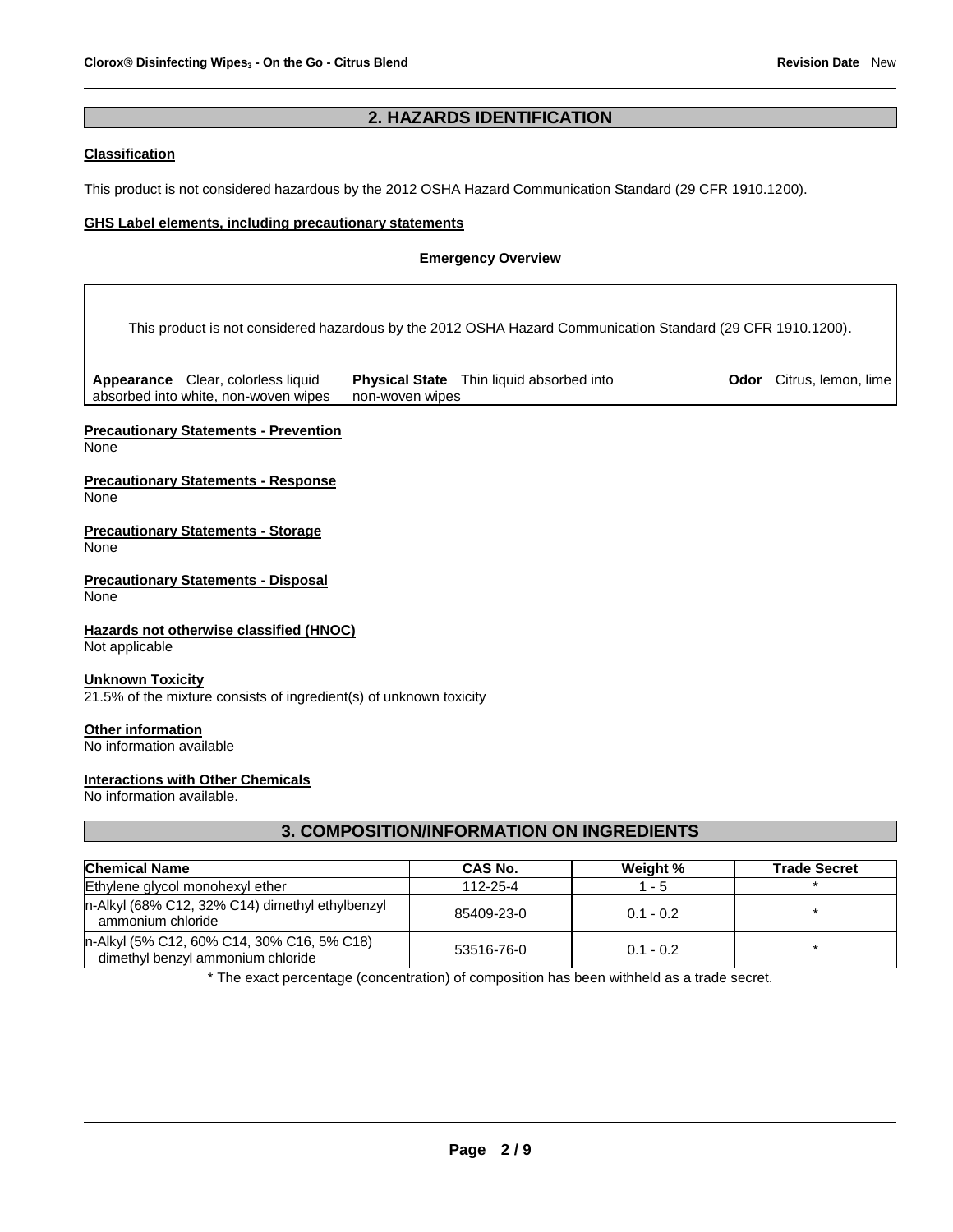## **4. FIRST AID MEASURES**

## **First aid measures**

| <b>General Advice</b>                                       | Show this safety data sheet to the doctor in attendance.                                                                                                                                                                                                |
|-------------------------------------------------------------|---------------------------------------------------------------------------------------------------------------------------------------------------------------------------------------------------------------------------------------------------------|
| <b>Eye Contact</b>                                          | Hold eye open and rinse slowly and gently with water for 15 - 20 minutes. If present,<br>remove contact lenses after the first 5 minutes of rinsing, then continue rinsing eye. Call a<br>poison control center or doctor for further treatment advice. |
| <b>Skin Contact</b>                                         | Rinse skin with plenty of water. If irritation persists, call a doctor.                                                                                                                                                                                 |
| <b>Inhalation</b>                                           | Move to fresh air. If breathing problems develop, call a doctor.                                                                                                                                                                                        |
| Ingestion                                                   | Drink a glassful of water. Call a doctor or poison control center.                                                                                                                                                                                      |
| Most important symptoms and effects, both acute and delayed |                                                                                                                                                                                                                                                         |
| <b>Most Important Symptoms and</b><br><b>Effects</b>        | Liquid may cause eye irritation.                                                                                                                                                                                                                        |
|                                                             | Indication of any immediate medical attention and special treatment needed                                                                                                                                                                              |
| <b>Notes to Physician</b>                                   | Treat symptomatically.                                                                                                                                                                                                                                  |

# **5. FIRE-FIGHTING MEASURES**

## **Suitable Extinguishing Media**

Use extinguishing measures that are appropriate to local circumstances and the surrounding environment.

## **Unsuitable Extinguishing Media**

CAUTION: Use of water spray when fighting fire may be inefficient.

## **Specific Hazards Arising from the Chemical**

#### **Hazardous Combustion Products** Oxides of carbon.

**Explosion Data**

**Sensitivity to Mechanical Impact No.** 

**Sensitivity to Static Discharge Mo.** 

## **Protective equipment and precautions for firefighters**

As in any fire, wear self-contained breathing apparatus pressure-demand, MSHA/NIOSH (approved or equivalent) and full protective gear.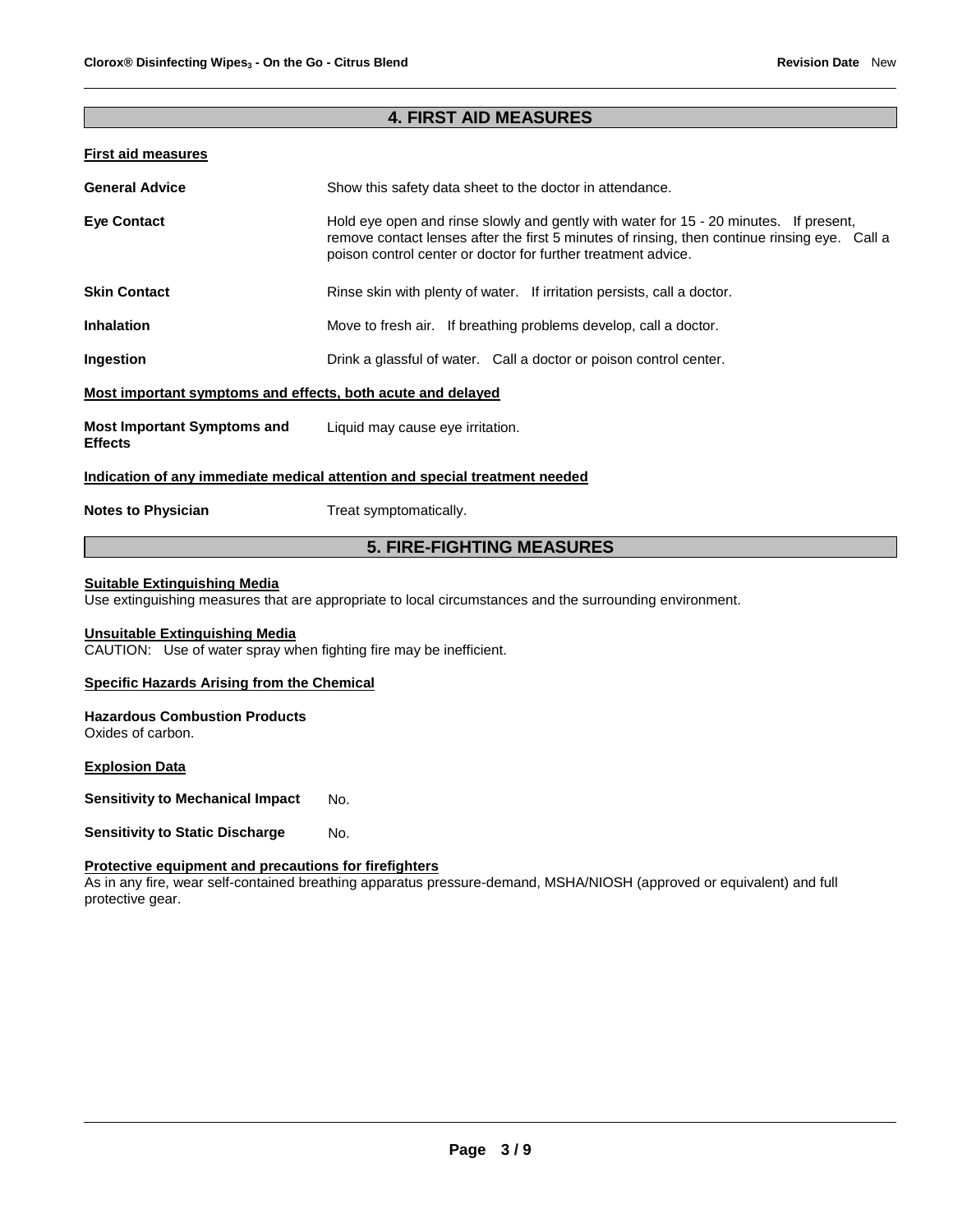## **6. ACCIDENTAL RELEASE MEASURES**

## **Personal precautions, protective equipment and emergency procedures**

|                                                      | 7. HANDLING AND STORAGE                                                                                                                                      |  |
|------------------------------------------------------|--------------------------------------------------------------------------------------------------------------------------------------------------------------|--|
|                                                      |                                                                                                                                                              |  |
| <b>Methods for Cleaning Up</b>                       | Containerize. Wash residual down to sanitary sewer. Contact the sanitary treatment<br>facility in advance to assure ability to process washed-down material. |  |
| <b>Methods for Containment</b>                       | Prevent further leakage or spillage if safe to do so.                                                                                                        |  |
| Methods and material for containment and cleaning up |                                                                                                                                                              |  |
| <b>Environmental Precautions</b>                     | See Section 12 for additional ecological information.                                                                                                        |  |
| <b>Environmental precautions</b>                     |                                                                                                                                                              |  |
| <b>Other Information</b>                             | Refer to protective measures listed in Sections 7 and 8.                                                                                                     |  |
| <b>Personal Precautions</b>                          | Avoid contact with eyes.                                                                                                                                     |  |

#### **Precautions for safe handling**

Handling **Handle in accordance with good industrial hygiene and safety practice. Avoid contact with** eyes, skin, and clothing. Do not eat, drink, or smoke when using this product.

## **Conditions for safe storage, including any incompatibilities**

| Storage | Keep containers tightly closed in a dry, cool, and well-ventilated place. |  |
|---------|---------------------------------------------------------------------------|--|

**Incompatible Products** None known.

## **8. EXPOSURE CONTROLS/PERSONAL PROTECTION**

## **Control parameters**

#### **Exposure Guidelines**

| <b>Chemical Name</b>                                                                          | <b>ACGIH TLV</b> | <b>OSHA PEL</b> | <b>NIOSH IDLH</b> |
|-----------------------------------------------------------------------------------------------|------------------|-----------------|-------------------|
| Ethylene glycol monohexyl ether<br>112-25-4                                                   | None             | None            | None              |
| n-Alkyl (68% C12, 32% C14) dimethyl<br>ethylbenzyl ammonium chloride<br>85409-23-0            | None             | None            | None              |
| n-Alkyl (5% C12, 60% C14, 30% C16, 5% C18)<br>dimethyl benzyl ammonium chloride<br>53516-76-0 | None             | None            | None              |

*ACGIH TLV: American Conference of Governmental Industrial Hygienists - Threshold Limit Value. OSHA PEL: Occupational Safety and Health Administration - Permissible Exposure Limits. NIOSH IDLH: Immediately Dangerous to Life or Health.*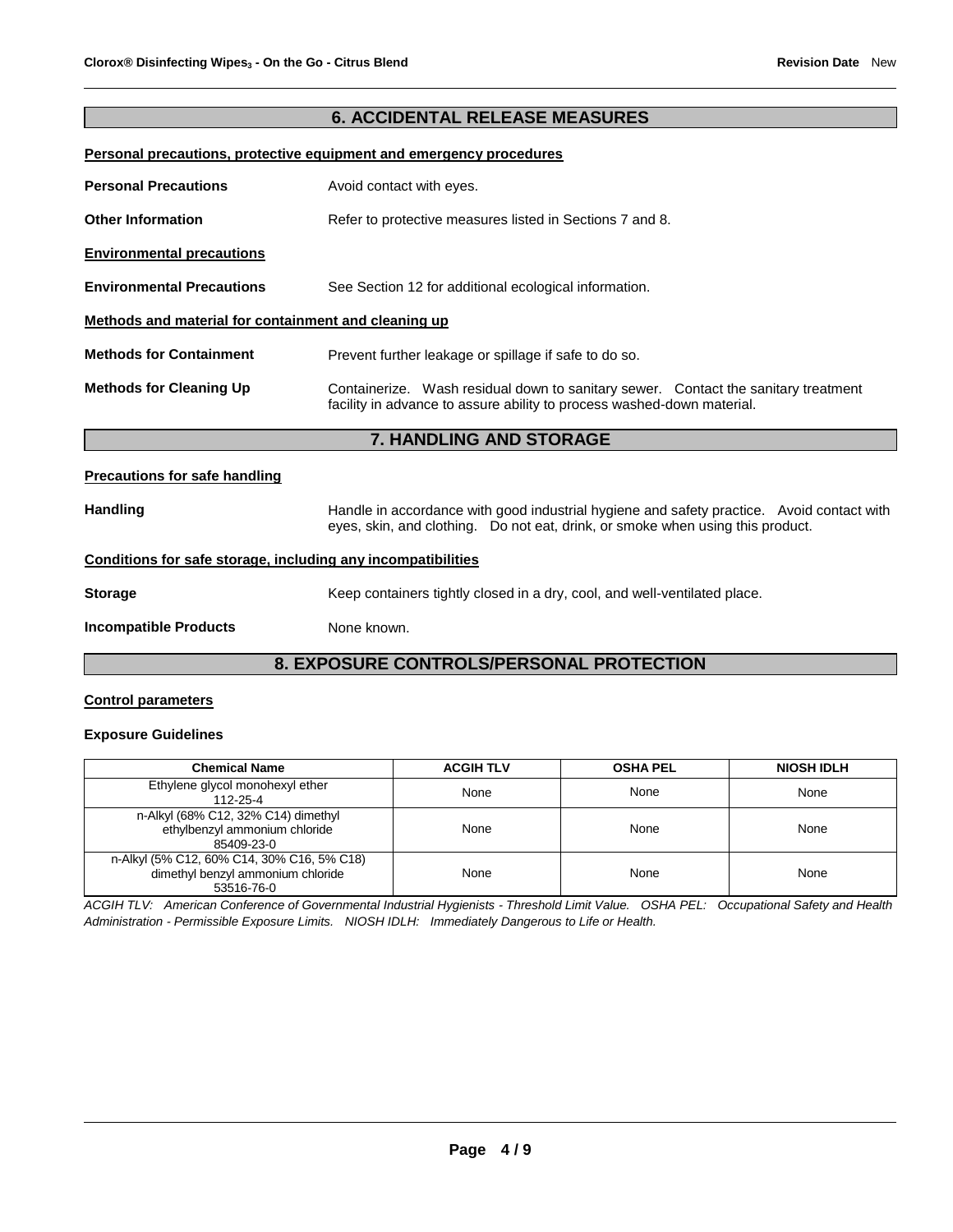## **Appropriate engineering controls**

| <b>Engineering Measures</b>                                           | Showers<br>Eyewash stations<br>Ventilation systems                                                                                             |  |
|-----------------------------------------------------------------------|------------------------------------------------------------------------------------------------------------------------------------------------|--|
| Individual protection measures, such as personal protective equipment |                                                                                                                                                |  |
| <b>Eye/Face Protection</b>                                            | No special protective equipment required.                                                                                                      |  |
| <b>Skin and Body Protection</b>                                       | No special protective equipment required.                                                                                                      |  |
| <b>Respiratory Protection</b>                                         | No protective equipment is needed under normal use conditions.<br>If irritation is<br>experienced, ventilation and evacuation may be required. |  |
| <b>Hygiene Measures</b>                                               | Handle in accordance with good industrial hygiene and safety practice.                                                                         |  |
| <b>9. PHYSICAL AND CHEMICAL PROPERTIES</b>                            |                                                                                                                                                |  |

## **Physical and Chemical Properties**

| <b>Physical State</b>                                          | Thin liquid absorbed into non-woven<br>wipes       |                       |                          |
|----------------------------------------------------------------|----------------------------------------------------|-----------------------|--------------------------|
| Appearance                                                     | Clear liquid absorbed into non-woven Odor<br>wipes |                       | Citrus, lemon, lime      |
| Color                                                          | Colorless liquid - white non-woven<br>wipes        | <b>Odor Threshold</b> | No information available |
| <b>Property</b>                                                | <b>Values</b>                                      | <b>Remarks/Method</b> |                          |
| рH                                                             | $\overline{6}$ - 9 (liquid)                        | None known            |                          |
| Melting/freezing point                                         | No data available                                  | None known            |                          |
| Boiling point / boiling range                                  | No data available                                  | None known            |                          |
| <b>Flash Point</b>                                             | No data available                                  | None known            |                          |
| <b>Evaporation rate</b>                                        | No data available                                  | None known            |                          |
| Flammability (solid, gas)<br><b>Flammability Limits in Air</b> | No data available                                  | None known            |                          |
| <b>Upper flammability limit</b>                                | No data available                                  | None known            |                          |
| Lower flammability limit                                       | No data available                                  | None known            |                          |
| Vapor pressure                                                 | No data available                                  | None known            |                          |
| Vapor density                                                  | No data available                                  | None known            |                          |
| <b>Specific Gravity</b>                                        | $~1.0$ (liquid)                                    | None known            |                          |
| <b>Water Solubility</b>                                        | Complete (liquid)                                  | None known            |                          |
| Solubility in other solvents                                   | No data available                                  | None known            |                          |
| Partition coefficient: n-octanol/waterNo data available        |                                                    | None known            |                          |
| <b>Autoignition temperature</b>                                | No data available                                  | None known            |                          |
| <b>Decomposition temperature</b>                               | No data available                                  | None known            |                          |
| <b>Kinematic viscosity</b>                                     | No data available                                  | None known            |                          |
| <b>Dynamic viscosity</b>                                       | No data available                                  | None known            |                          |
| <b>Explosive Properties</b>                                    | Not explosive                                      |                       |                          |
| <b>Oxidizing Properties</b>                                    | No data available                                  |                       |                          |
| <b>Other Information</b>                                       |                                                    |                       |                          |
| <b>Softening Point</b>                                         | No data available                                  |                       |                          |
| <b>VOC Content (%)</b>                                         | No data available                                  |                       |                          |
| <b>Particle Size</b>                                           | No data available                                  |                       |                          |
| <b>Particle Size Distribution</b>                              | No data available                                  |                       |                          |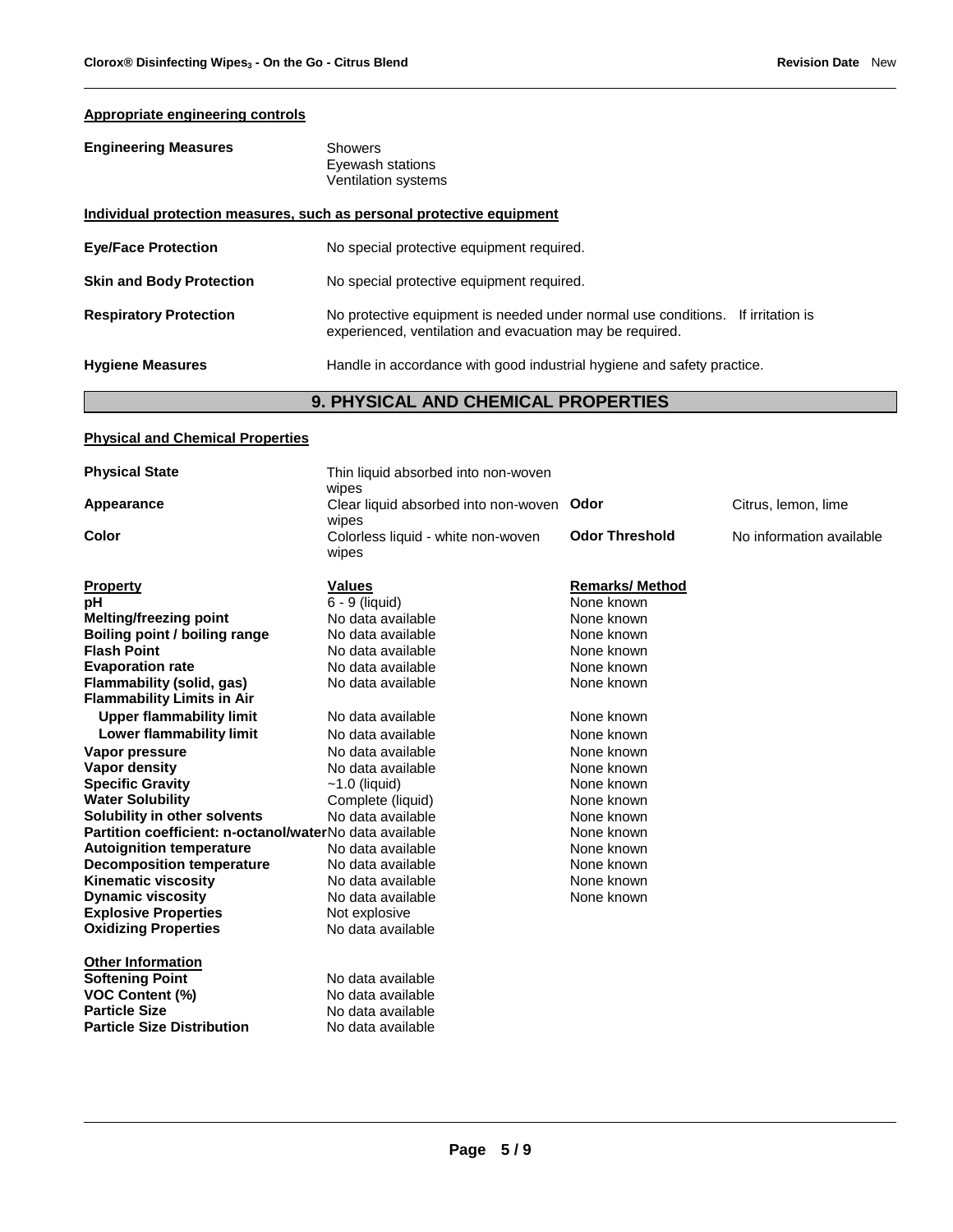## **10. STABILITY AND REACTIVITY**

## **Reactivity**

No data available.

#### **Chemical stability**

Stable under recommended storage conditions.

## **Possibility of Hazardous Reactions**

None under normal processing.

#### **Conditions to avoid**

None known based on information supplied.

#### **Incompatible materials**

None known.

### **Hazardous Decomposition Products**

None known.

## **11. TOXICOLOGICAL INFORMATION**

## **Information on likely routes of exposure**

| <b>Product Information</b> |                                                                                                    |
|----------------------------|----------------------------------------------------------------------------------------------------|
| <b>Inhalation</b>          | Exposure to vapor or mist may irritate respiratory tract.                                          |
| <b>Eye Contact</b>         | Liquid may cause irritation.                                                                       |
| <b>Skin Contact</b>        | Liquid may cause slight irritation.                                                                |
| Ingestion                  | Ingestion of liquid may cause slight irritation to mucous membranes and gastrointestinal<br>tract. |

## **Component Information**

| <b>Chemical Name</b>                        | LD50 Oral       | LD50 Dermal        | LC50 Inhalation        |
|---------------------------------------------|-----------------|--------------------|------------------------|
| Ethylene glycol monohexyl ether<br>112-25-4 | 739 mg/kg (Rat) | 721 mg/kg (Rabbit) | $>0.5$ mg/L (Rat, 4 h) |

## **Information on toxicological effects**

| <b>Symptoms</b>                                                                            | Liquid may cause redness and tearing of eyes.                                           |  |
|--------------------------------------------------------------------------------------------|-----------------------------------------------------------------------------------------|--|
| Delayed and immediate effects as well as chronic effects from short and long-term exposure |                                                                                         |  |
| <b>Sensitization</b>                                                                       | No information available.                                                               |  |
| <b>Mutagenic Effects</b>                                                                   | No information available.                                                               |  |
| Carcinogenicity                                                                            | None of the ingredients in this product are on the IARC, OSHA, or NTP carcinogen lists. |  |
| <b>Reproductive Toxicity</b>                                                               | No information available.                                                               |  |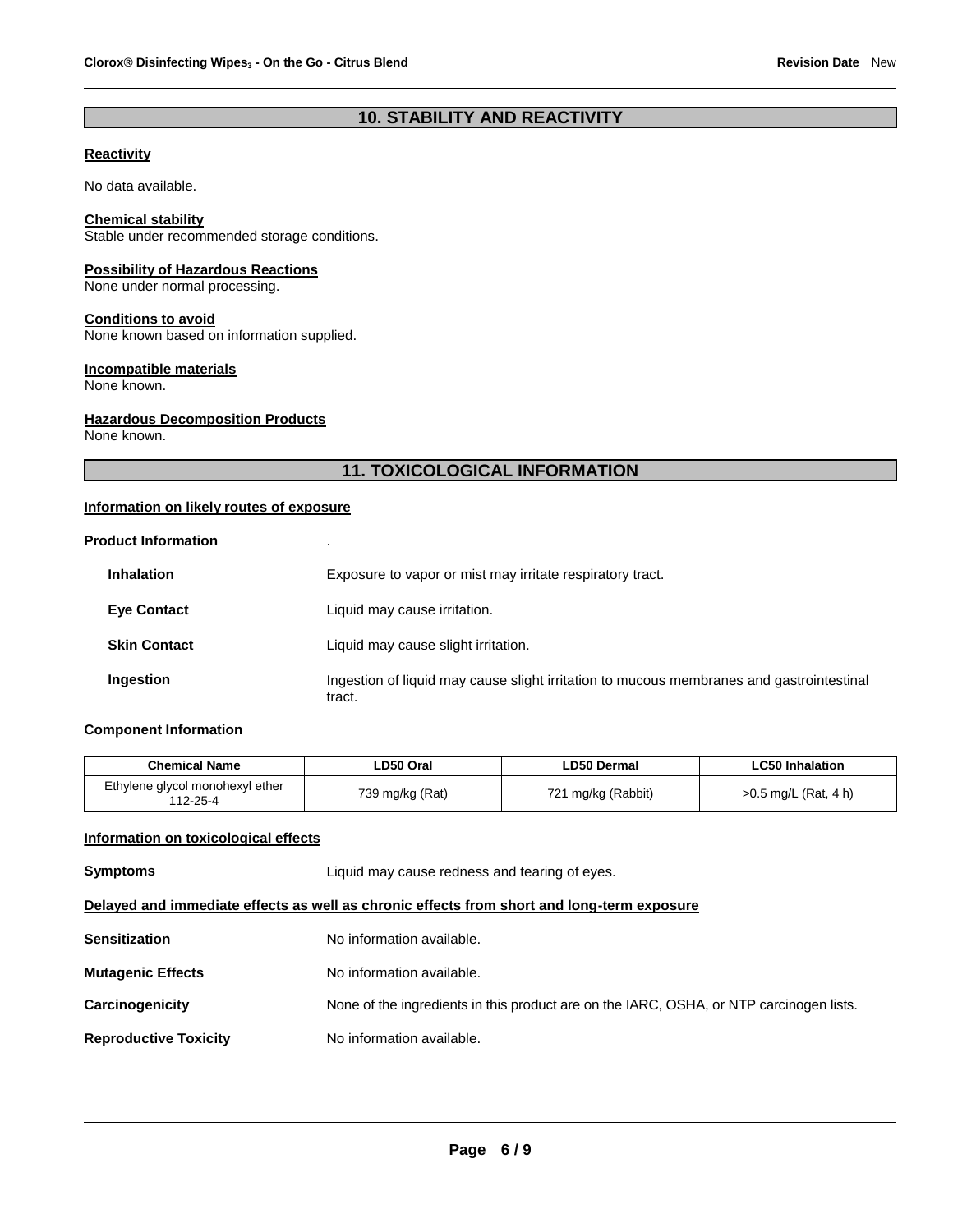| <b>STOT - single exposure</b>                              | No information available.                                                   |
|------------------------------------------------------------|-----------------------------------------------------------------------------|
| <b>STOT - repeated exposure</b><br><b>Chronic Toxicity</b> | No information available.<br>No known effect based on information supplied. |
| <b>Target Organ Effects</b>                                | Respiratory system, eyes, skin, gastrointestinal tract (GI).                |
| <b>Aspiration Hazard</b>                                   | No information available.                                                   |

## **Numerical measures of toxicity - Product Information**

**ATEmix (oral)** 40.1 g/kg

#### **ATEmix (dermal)** 59.8 g/kg

## **12. ECOLOGICAL INFORMATION**

#### **Ecotoxicity**

No information available.

#### **Persistence and Degradability**

No information available.

#### **Bioaccumulation**

No information available.

## **Other adverse effects**

No information available.

# **13. DISPOSAL CONSIDERATIONS**

## **Disposal methods**

Dispose of in accordance with all applicable federal, state, and local regulations.

## **Contaminated Packaging**

Do not reuse empty containers. Dispose of in accordance with all applicable federal, state, and local regulations.

## **14. TRANSPORT INFORMATION**

| DOT             | Not regulated. |
|-----------------|----------------|
| <u>TDG</u>      | Not regulated. |
| <b>ICAO</b>     | Not regulated. |
| IATA            | Not regulated  |
| <b>IMDG/IMO</b> | Not regulated  |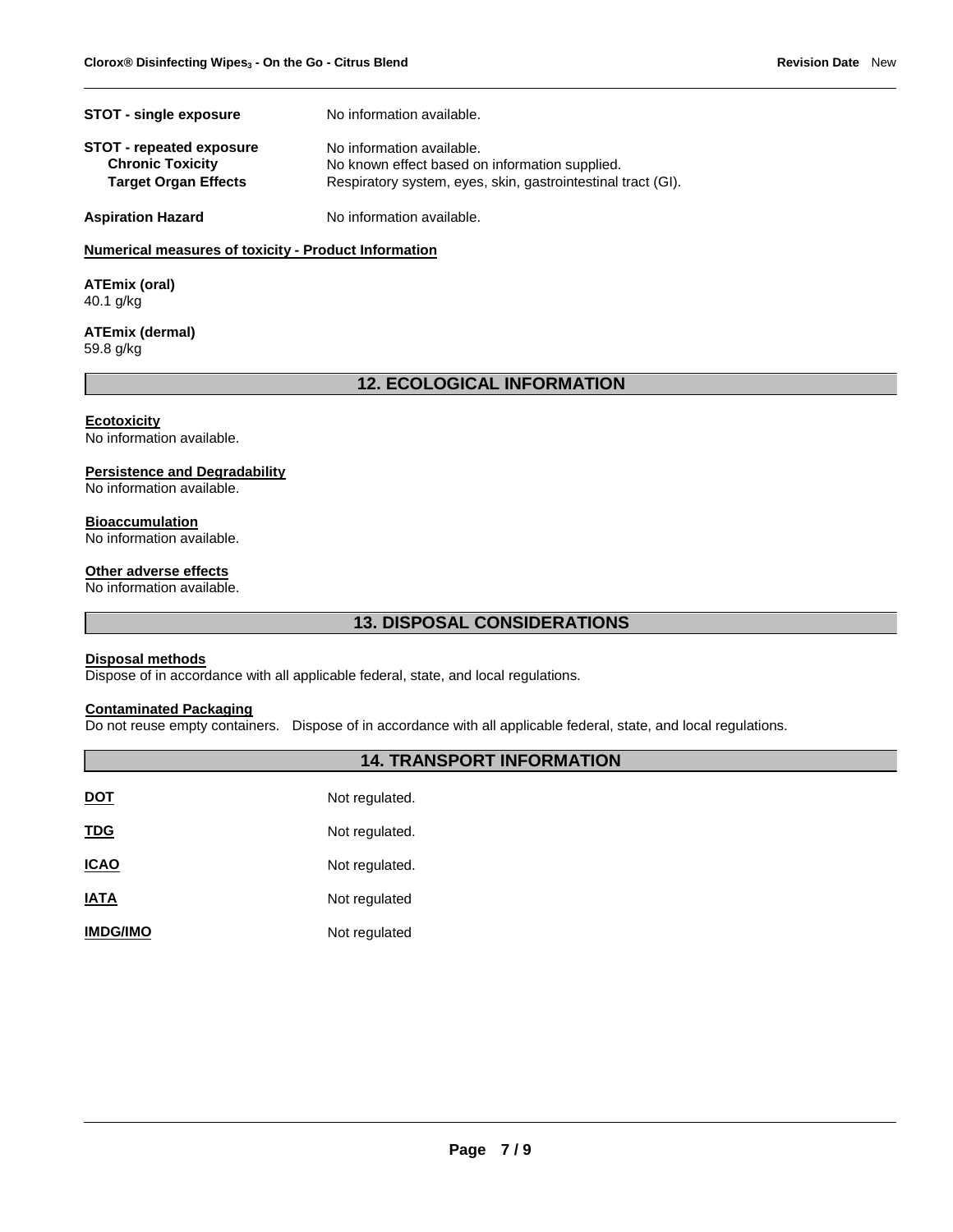## **15. REGULATORY INFORMATION**

## **Chemical Inventories**

| <b>TSCA</b>     | All components of this product are either on the TSCA 8(b) Inventory or otherwise exempt |
|-----------------|------------------------------------------------------------------------------------------|
| <b>DSL/NDSL</b> | from listing.<br>All components are on the DSL or NDSL.                                  |

**TSCA** - United States Toxic Substances Control Act Section 8(b) Inventory **DSL/NDSL** - Canadian Domestic Substances List/Non-Domestic Substances List

## **U.S. Federal Regulations**

## **SARA 313**

Section 313 of Title III of the Superfund Amendments and Reauthorization Act of 1986 (SARA). This product contains a chemical which is subject to the reporting requirements of the Act and Title 40 of the Code of Federal Regulations, Part 372.

| Chem<br>Nam∈                               | ' No   | w.<br>. د ه<br>- 70 | (%)<br>----<br>raiue<br>nre<br>nor |  |  |
|--------------------------------------------|--------|---------------------|------------------------------------|--|--|
| −thvlene<br>ether<br>a monohexyl<br>alvcol | ______ |                     | <b></b>                            |  |  |

## **SARA 311/312 Hazard Categories**

| <b>Acute Health Hazard</b>        | N٥ |
|-----------------------------------|----|
| <b>Chronic Health Hazard</b>      | N٥ |
| <b>Fire Hazard</b>                | N٥ |
| Sudden Release of Pressure Hazard | N٥ |
| <b>Reactive Hazard</b>            | N٥ |

## **CWA (Clean Water Act)**

This product does not contain any substances that are regulated pollutants pursuant to the Clean Water Act (40 CFR 122.21 and 40 CFR 122.42)

## **CERCLA**

This product does not contain any substances regulated as a hazardous substance under the Comprehensive Environmental Response Compensation and Liability Act (CERCLA) (40 CFR 302) or the Superfund Amendments and Reauthorization Act (SARA) (40 CFR 355). There may be specific reporting requirements at the local, regional, or state level pertaining to releases of this material.

## **EPA Statement**

This chemical is a pesticide product registered by the Environmental Protection Agency and is subject to certain labeling requirements under federal pesticide law. These requirements differ from the classification criteria and hazard information required for safety data sheets and for workplace labels of non-pesticide chemicals. Following is the hazard information as required on the pesticide label:

**CAUTION:** Causes moderate eye irritation. Avoid contact with eyes or clothing. Wash thoroughly with soap and water after handling.